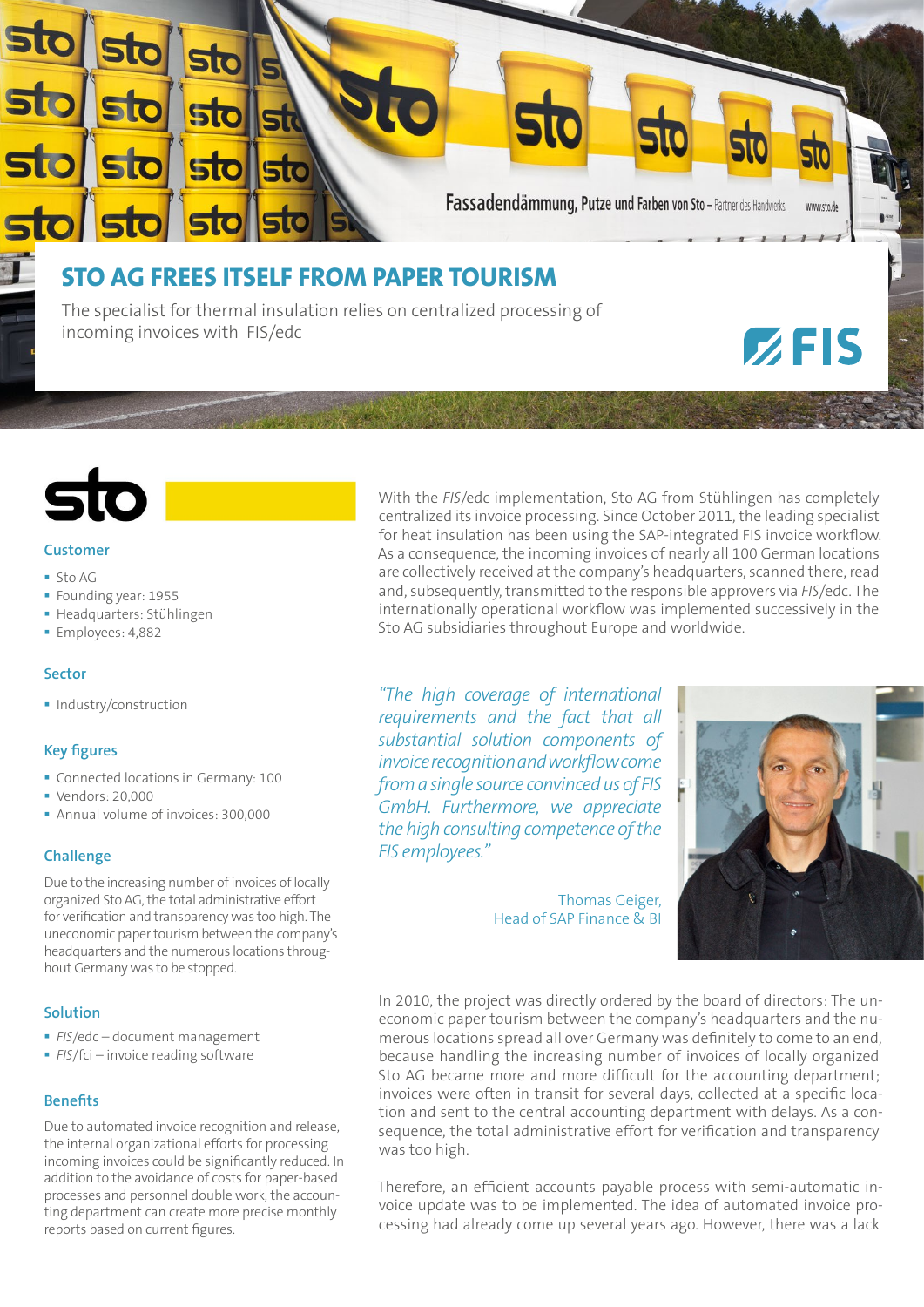of technical IT infrastructure in the form of an optical, SAPintegrated archive at that time. Meanwhile, it has been installed.

"Our new invoice processing system was to be completely integrated in SAP in any case," Thomas Geiger, Head of "SAP Finance & BI" at Sto AG, describes the company's requirements. "The high coverage of international requirements and the fact that all substantial solution components of invoice recognition and workflow come from a single source convinced us of FIS GmbH." Furthermore, we appreciate the high consulting competence of the FIS employees." In addition, FIS GmbH is not only positioned internationally, but also focuses on small and medium-sized companies, which makes it a perfect match for us."

### **Top-down project decision ensured fast implementation**

IT projects driven by the top management are mostly characterized by fast and smooth implementation. This was also the case with Sto AG: The FIS invoice workflow was quickly implemented for the Sto AG parent company with its 100 German locations after the product decision had been made at the beginning of 2011. Subsequently, the workflow was implemented at the five subsidiaries; StoCretec GmbH was the last one to be connected in early 2014.

Unlike in past years, invoices no longer arrive at the Sto subsidiaries, are manually controlled there, signed by several persons distributed over the subsidiary's premises and then sent to Stühlingen. Rather, the company's headquarters near the Swiss border are a central collecting point for the incoming invoices of all corporate subsidiaries. As Sto AG does seasonal business, 2,000 invoices per day may arrive on some days in spring. This is a great deal of work for the *FIS*/fci invoice reading software, which achieves a recognition rate of significantly more than 90 percent among the top 10 vendors. In this way, even high invoice volumes are processed quickly and can be immediately transmitted to the workflow.

### **Invoices are centrally received**

300,000 invoices were received from approximately 20,000 vendors in 2013, including about 15,000 EDI invoices issued by the corporate subsidiaries for each other as well as invoices with an SAP MM purchase order reference. As the

purchasing department in Stühlingen nearly solely orders stock materials with purchase order reference such as raw materials and trade goods, the invoices mentioned last relate to Sto AG and account for approximately 60 percent of all invoices. The mail room in Stühlingen scans the invoices on the day of their arrival, the accounting department validates whether all information has been read correctly and the electronic approval workflow can be started.

In case of purchase-order-related invoices, the accounting department employees view each invoice for the sake of completeness before it is posted, even if there are no quantity or price differences; a rolling *FIS*/edc workflow ensures that the next invoice view is displayed once the previous one has been completed. This provides for a smooth release. Intercompany invoices issued by the corporate subsidiaries for each other are excluded from this procedure. They are posted in the background, but all of them can be viewed on the FIS monitor. "In the past, we repeatedly had the problem that some IDocs got caught, which always had to be found in a time-consuming manner and subsequently updated by my colleagues. In the FIS monitor, all intercompany invoices now get caught as parked documents so error cases are clearly visible for users," accounting clerk Marion Gantert happily reports.

### **135,000 workflows per year**

Approximately 135,000 invoices attributed to the different locations have to be processed by the technical approval workflows. As a consequence, Sto processed just as many approval workflows via *FIS*/edc in 2013. The approval and update processes within SAP are managed by each subsidiary itself. "If all approvers involved react quickly, we will get the processed invoices back on the same day and can post them immediately," Marion Gantert explains. Even PDF invoices received via e-mail can be processed by Sto AG with this solution. For this purpose, the accounting department has established a separate e-mail postbox. *FIS*/fci reads the data from the PDFs, which makes the scan process redundant; as usual, validation will follow.

The benefits of automated invoice recognition and release for Sto AG: more precise monthly reports for the executive board, significant reduction of copying, fax and postage costs as well as considerably lower internal organizational efforts in general. Andreas Huber, Head of Financial Accounting at Sto AG: "In total, we have reduced our process costs due to the FIS solution. Here, the focus is not on winning

*"In the past, we used to spend a lot of time searching for invoice documents. With 100 locations, this search has visibly slowed down our accounting processes. By using the central FIS/edc invoice receipt, we now have significantly gained in efficiency."* 

> Marion Gantert, Accounting Clerk

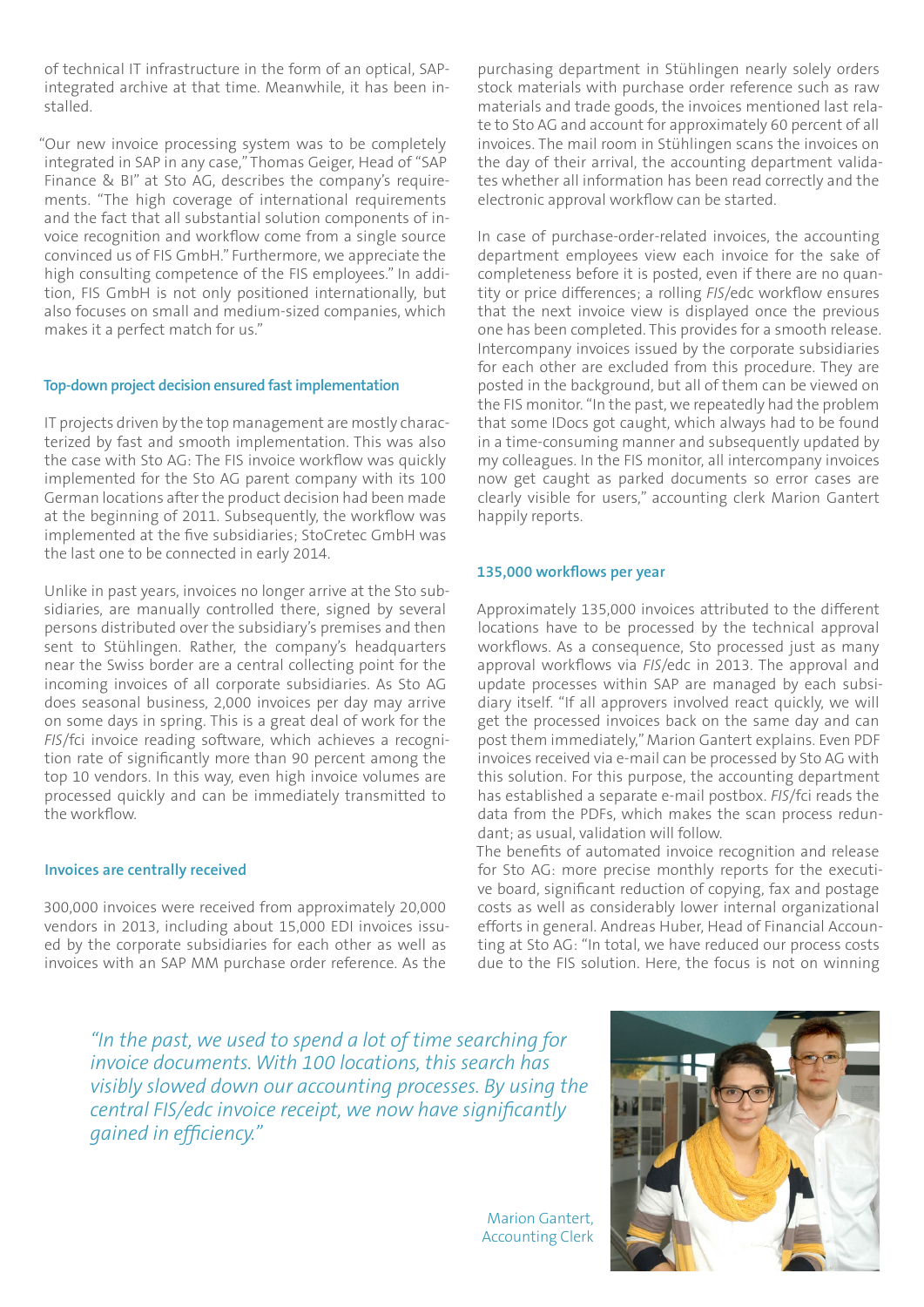

*"By means of the FIS solution, we have heavily reduced our process costs. Here, the focus is not on winning discounts or the like, but the overall process in the entire enterprise needs to be considered. In the past, this process used to be much more complex at all levels when invoices were still processed in paper form."* 

Andreas Huber, Head of Financial Accounting

discounts or the like, but the overall process in the entire enterprise needs to be considered, which used to be a lot more complex at all levels when invoices were still processed in paper form.

#### **International expansion started in France**

After the German Sto companies and locations had been connected, the international rollout was quickly started. Sto AG France was the first company code Thomas Geiger installed a separate *FIS*/edc process with a country-specific check for. The entire invoice flow process between vendors, locations and the headquarters in Paris works in the same way as in Germany. As all international locations, the French colleagues work in the SAP system centrally hosted in Stühlingen.

Before going abroad, the IT team around Thomas Geiger preconfigures the FIS workflow as far as possible and makes it executable. On site, the system is only installed, followed

by test scans and some adjustments if necessary. In this way, two visits are usually sufficient. Three to four months after go live, the entry rate is checked once again and the recognition of the top vendors improved with the help of the FIS experts.

With regard to the typeface of the invoices and country-specific particularities, there is hardly any difference between France and Germany - unlike in Sweden, Norway, Denmark or Finland, where *FIS*/fci can fully play out its strengths in character recognition. The integration of foreign fonts involves procedural challenges. In the Scandinavian countries, which were connected in 2013, a reference key is specified for each invoice: the so-called KIDNO number, which *FIS*/fci needs to recognize. Furthermore, there is the öre rounding to full Swedish krona, which is mandatory in Sweden. As the sales tax is calculated for the original amount, the invoice amount and the amount to be paid will differ. *FIS*/fci needs to recognize this and must not automatically issue an error message.